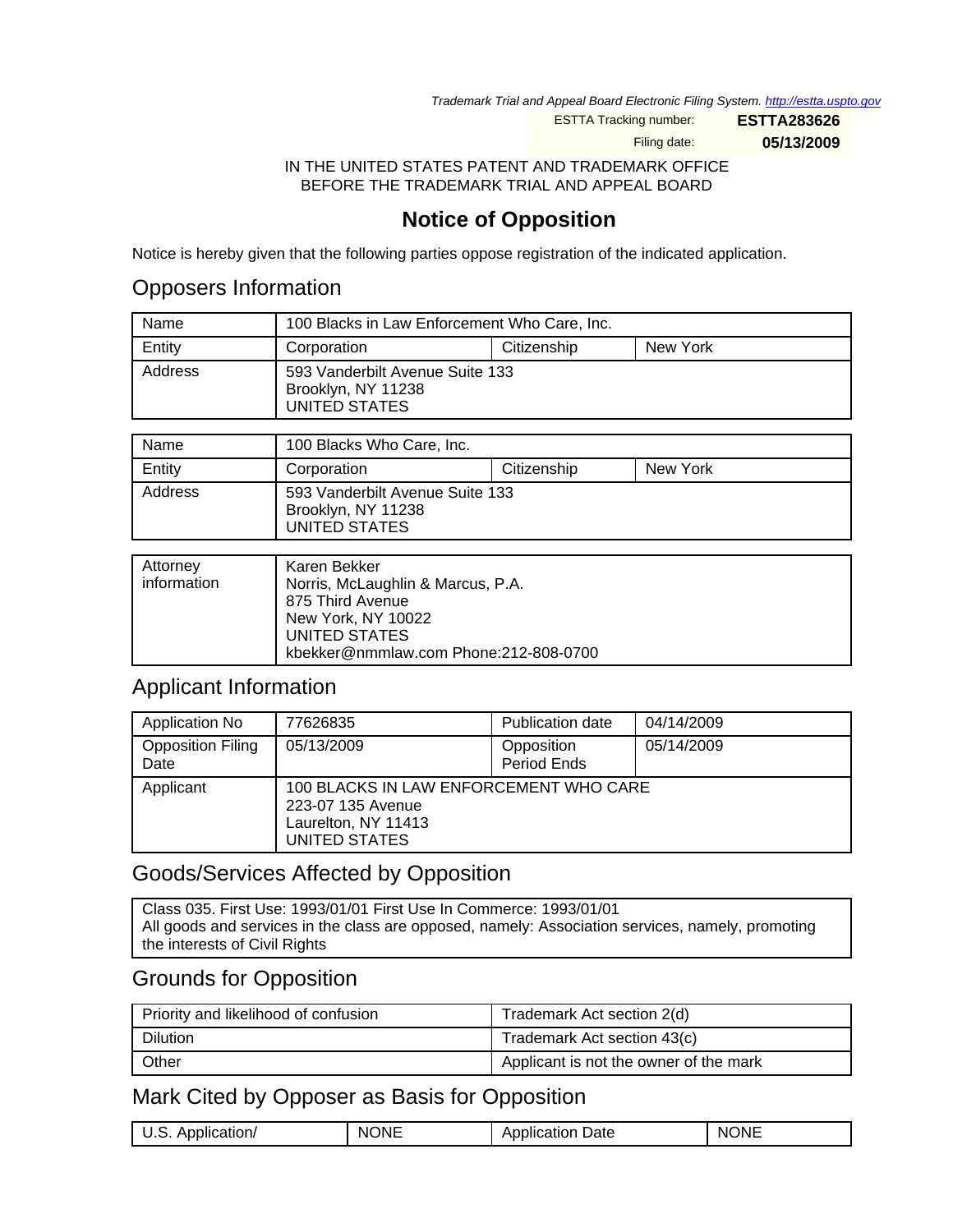| Registration No.         |                                                                                                                                                                 |                                        |  |
|--------------------------|-----------------------------------------------------------------------------------------------------------------------------------------------------------------|----------------------------------------|--|
| <b>Registration Date</b> | <b>NONE</b>                                                                                                                                                     |                                        |  |
| Word Mark                |                                                                                                                                                                 | 100 BLACKS IN LAW ENFORCEMENT WHO CARE |  |
| Goods/Services           | Advocating civil and human rights on behalf of citizens of New York<br>State; education and providing information in connection with civil and<br>human rights. |                                        |  |

| ∖chments | )(407405)<br>100<br>5 pages<br>i bvtes<br>blacks.pdf |
|----------|------------------------------------------------------|

# **Certificate of Service**

The undersigned hereby certifies that a copy of this paper has been served upon all parties, at their address record by First Class Mail on this date.

| Signature | /karen bekker/ |
|-----------|----------------|
| Name      | Karen Bekker   |
| Date      | 05/13/2009     |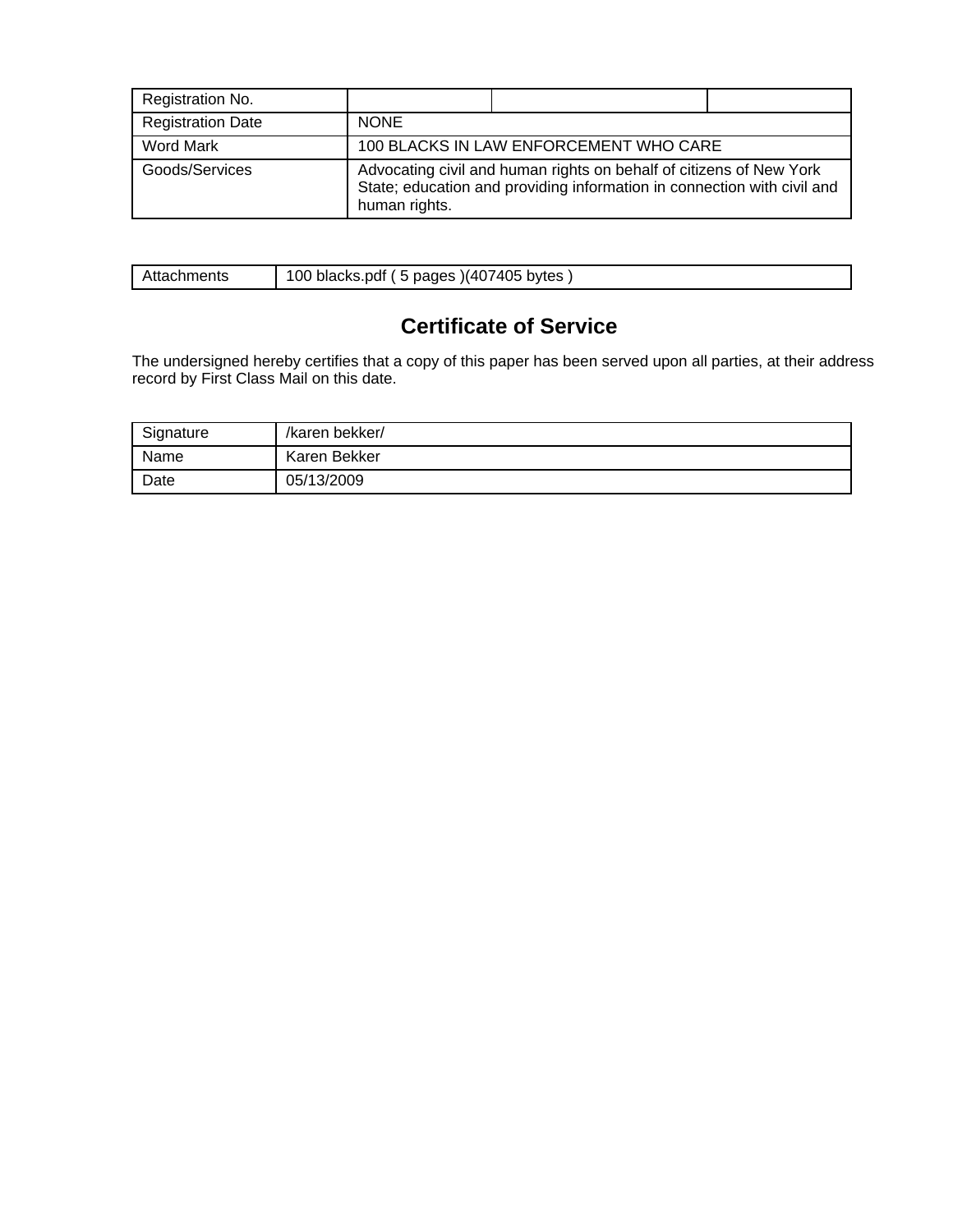#### IN THE UNITED STATES PATENT AND TRADEMARK OFFICE BEFORE THE TRADEMARK TRIAL AND APPEAL BOARD

In the matter of Application Number 77626835 for ONE HUNDRED BLACKS IN LAW **ENFORCEMENT WHO CARE Published on April 14, 2009** 

| 100 BLACKS IN LAW ENFORCEMENT<br>WHO CARE, INC. AND 100 BLACKS WHO<br>CARE, INC.,                | Opposition no. |
|--------------------------------------------------------------------------------------------------|----------------|
| Opposers,                                                                                        |                |
| v.                                                                                               |                |
| MARQUEZ CLAXTON AND 100 BLACKS<br>IN LAW ENCORCEMENT WHO CARE, an<br>unincorporated association, |                |
| Applicant.                                                                                       |                |

**Commissioner for Trademarks** 2900 Crystal Drive Arlington, VA 22202-3514 **BOX TTAB** / FEE

#### **NOTICE OF OPPOSITION**

100 Blacks in Law Enforcement Who Care, Inc. ("100 Blacks") is a New York Corporation with a principal place of business at 593 Vanderbilt Avenue, Suite 133, Brooklyn, New York, 11238. 100 Blacks Who Care, Inc. ("100 Blacks Who Care") is a New York Not-for-Profit Corporation, with a principal place of business at 593 Vanderbilt Avenue, Suite 133, Brooklyn, New York, 11238, affiliated with 100 Blacks (together, referred to as "Opposers"). 100 Blacks and 100 Blacks Who Care believe they will be damaged by the registration of the mark "100 Blacks in Law Enforcement Who Care" in international class 035, which is the subject of the above-referenced application. In support of this petition, Opposers hereby allege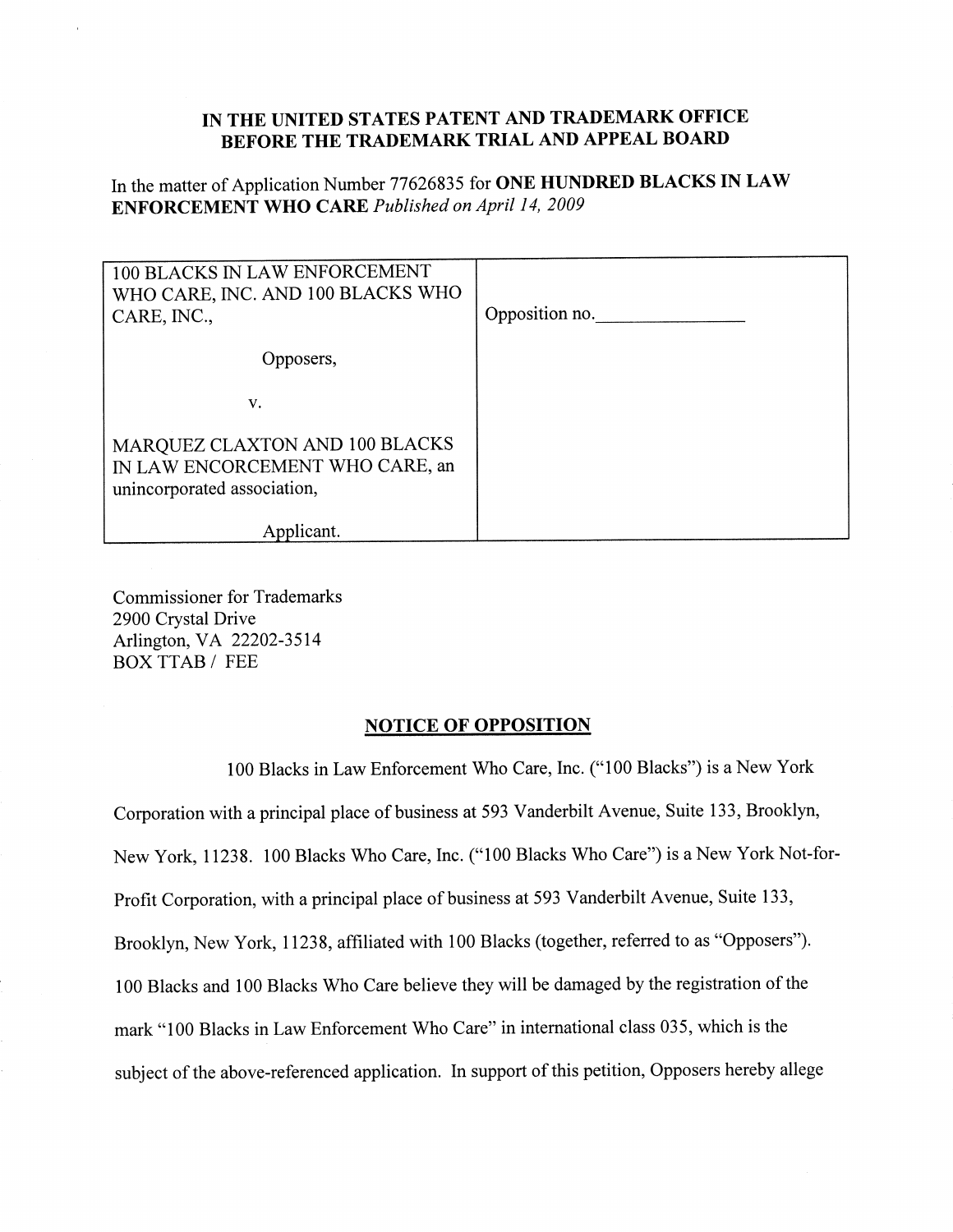as follows:

100 Blacks and 100 Blacks Who Care began as an unincorporated 1. association that was founded in 1995 by a core group of concerned African Americans representing a variety of professions within the field of law enforcement, who wanted to participate in being part of a social solution and who shared an unfulfilled desire to "give back" in some meaningful way. The mission statement was to be the vanguard for justice on behalf of those who traditionally have no voice in society, to vigorously challenge racism, sexism and other forms of discrimination, and to uplift people through education.

The original unincorporated association evolved into two groups, a New  $2.$ York corporation, 100 Blacks, and a New York Not-for-Profit, 100 Blacks Who Care. The group 100 Blacks Who Care operates a service hotline, and 100 Blacks is primarily involved with speaking out publicly on issues of racism and law enforcement in press conferences.

Opposers have registered a New York State service mark, 100 Blacks in  $3<sub>1</sub>$ Law Enforcement Who Care, Registered with the New York State Department of State, Registration Number S20721, Registered November 17, 2008 in the name of Noel Leader, who is one of the original founding members of Opposer 100 Blacks and who holds the position of Minister of Finance with that group. The description of Services on the Registration provides that the mark is "Used to identify an organization which advocates civil and human rights on behalf of citizens of NYS. Also serves as a conduit for additional services such as education seminars, and variety of other informational public services."

Opposers have been using the mark 100 Blacks Who Care as well as the  $4.$ mark 100 Blacks in Law Enforcement Who Care since the inception of the group, in or about 1995. Opposers have been using this mark for publicity purposes, in print, television, and radio

 $\overline{2}$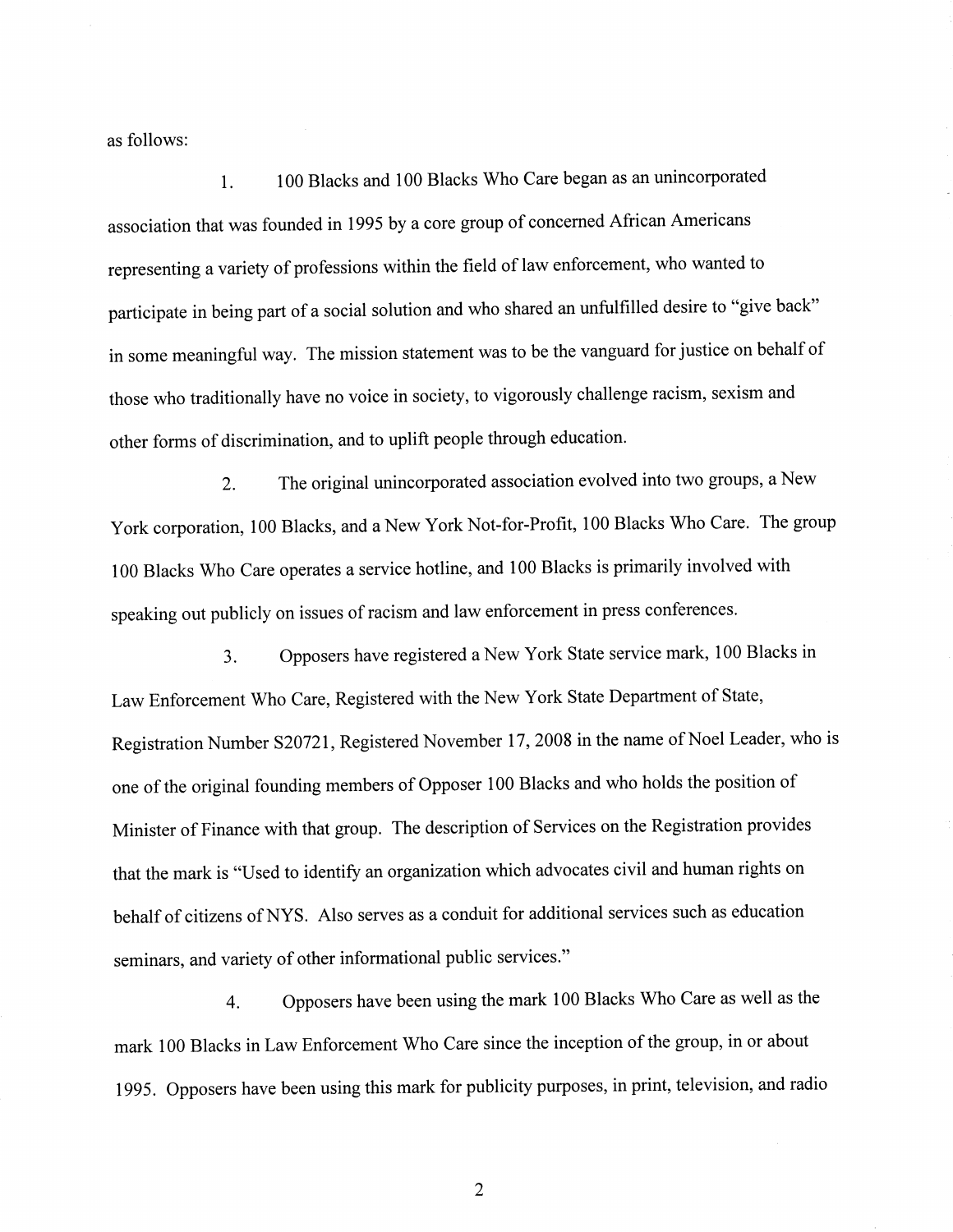news, and to provide services to the public for well over a decade. Opposer 100 Blacks also operates the website 100blacksinlawenforcement.org, and has operated this site since approximately 2000.

Opposers have used, and are using, their marks, in the present or related 5. format, in United States commerce, well before Applicant's filing date, in connection with the services set forth in paragraphs 3 and 4 above. Because of the continuous and exclusive use of Opposers' mark in connection with the services set forth above, as well as other goods, such as printed matter and promotional items, Opposers have established valuable goodwill in the marks, and the consuming public recognizes Opposers as being the sole source of quality services provided in connection with the marks, as well as spokespeople for the African American law enforcement community. Accordingly, Opposers have significant common law and statutory rights in the marks as applied to the goods and services set forth above.

6. Applicant's application is for the mark 100 Blacks in Law Enforcement Who Care, which is identical to the mark Opposers have been using for well over a decade. Applicant's application is based on the false premise that applicant has been using the mark since 1993. In fact, Applicant began to use the mark only upon being invited to join Opposers as a member. Applicant is no longer affiliated with Opposers and is attempting to utilize the trademark process to hijack Opposers' rights to the trade name that has belonged to Opposers since the inception of the original unincorporated association in 1995. Therefore, Opposers' rights are superior based on their earlier date of use.

Moreover, Applicant's application is for services in class 35, which 7. includes "services rendered by advertising establishments primarily undertaking communications to the public, declarations or announcements by all means of diffusion and concerning all kinds

3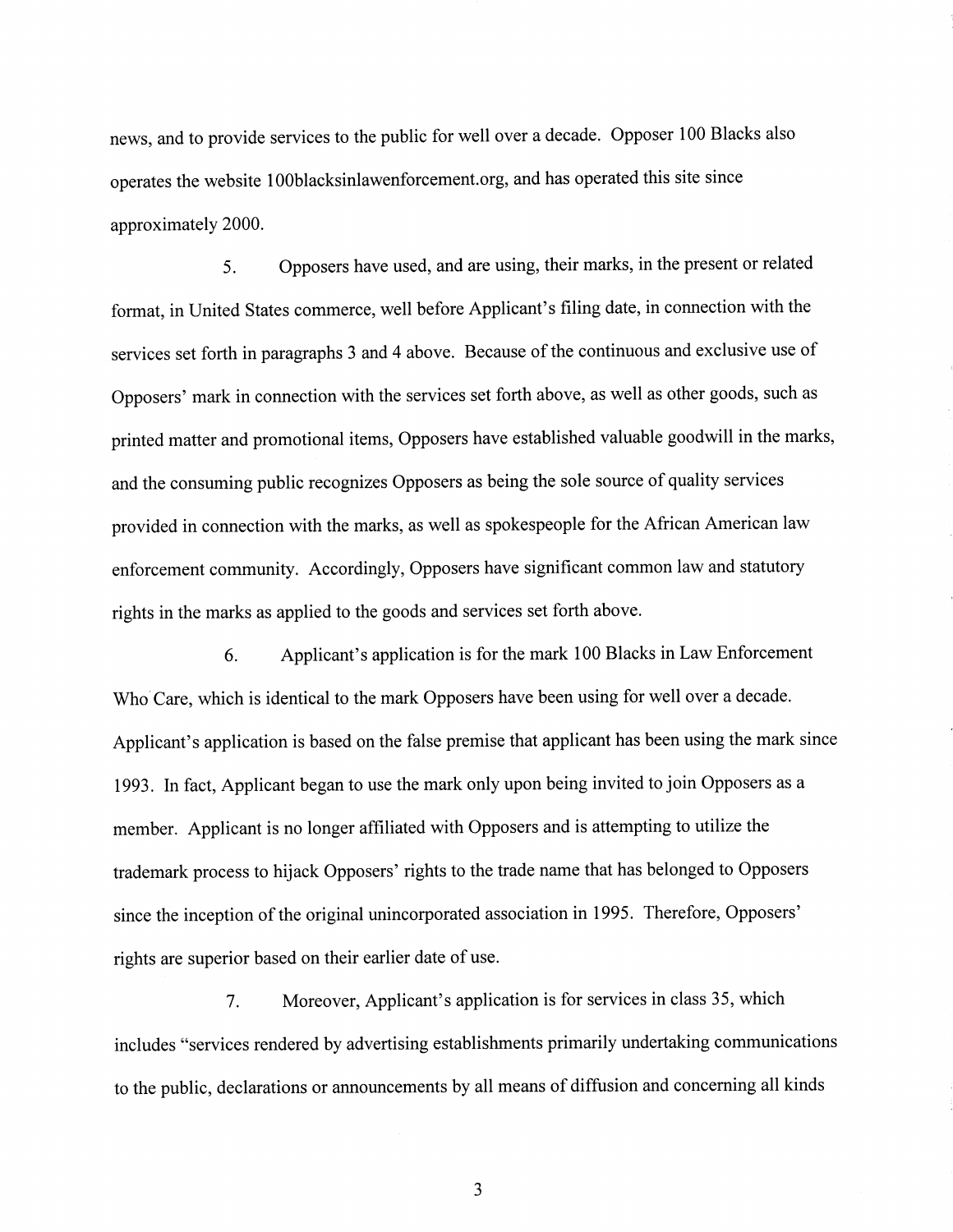of goods or services...." Opposer 100 Blacks has been involved with publicity and the dissemination of information since its inception in 1995.

As grounds for opposition, Opposers state that Applicant's application is 8. based on the false statement that Applicant has used the mark since 1993, when in fact it was Opposers who invented and who first used the mark. Accordingly, Applicant is not the rightful owner of the mark as of the date of filing. Applicant's registration of its mark will damage Opposers because Opposers are the true owner of the mark.

In addition, Applicant seeks to use the identical mark for a similar  $9<sub>1</sub>$ purpose, that is, speaking publicly on issues important to the African American law enforcement community in New York. If Applicant were granted rights to the mark, any use by Applicant would be likely to cause confusion, or to cause mistake, or to deceive the public as to the source, authorization or sponsorship of Opposers' or Applicant's services.

Applicant's registration of its mark will cause dilution of Opposers' mark 10. because Opposers' mark is famous; it has been using the marks in publicity, on radio, television, and print news, since at least 1995, well before the Applicant's filing date. Therefore, Applicant's use of its mark is likely to cause dilution by blurring and creating a likelihood of association with Opposers' famous marks that is likely to impair the distinctiveness of Opposers' famous mark.

 $\overline{4}$